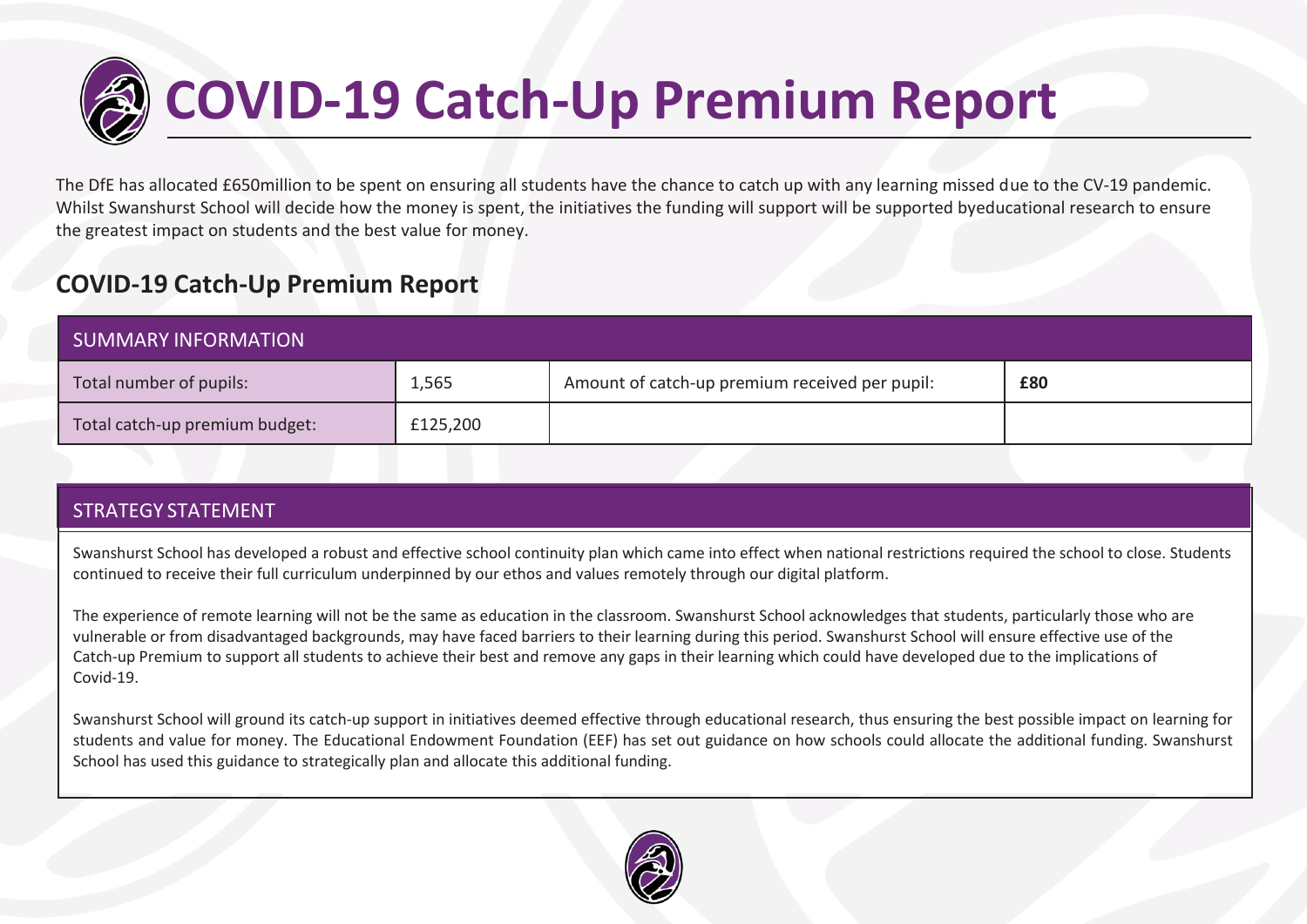

#### STRATEGY STATEMENT

The EEF suggests a 3-tiered\* approach:

1: Teaching and whole school strategies

- High-quality teaching for all
- Effective diagnostic assessment
- Transition support

#### 2: Targeted academic support

- High-quality one to one and small group tuition
- Teaching Assistants and targeted support
- Planning for students with Special Educational Needs and Disabilities (SEND)

#### 3: Wider strategies

- Supporting students social, emotional and behavioural needs
- Communicating with and supporting parents
- Supporting students with their access to, and effective use of technology

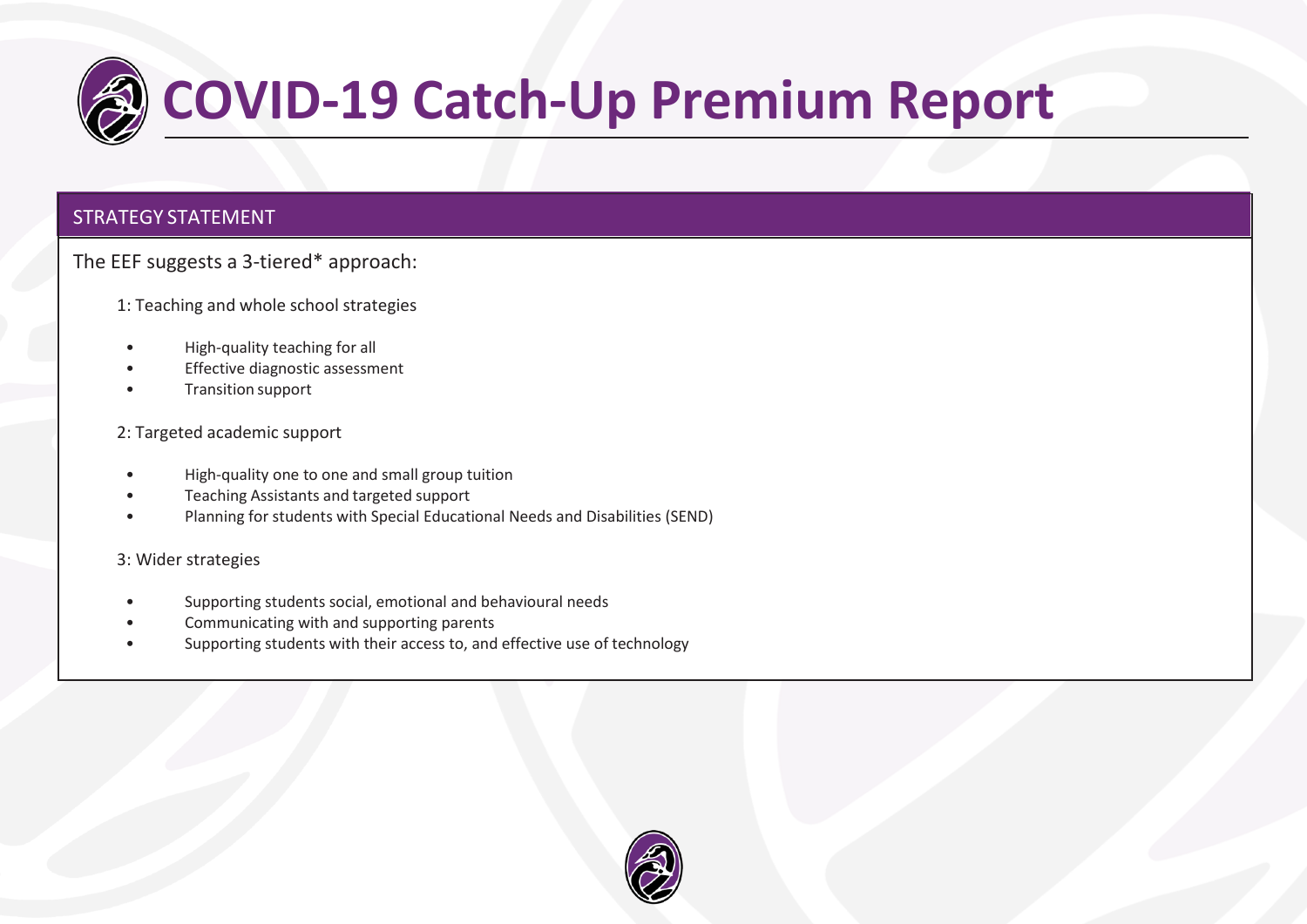

# **COVID-19 Catch-Up Premium Report**

### BARRIERS TO FUTURE ATTAINMENT

| <b>Academic Barriers:</b> |                                                                                                                                                                             |
|---------------------------|-----------------------------------------------------------------------------------------------------------------------------------------------------------------------------|
| <b>B1</b>                 | Literacy skills and reading has been impacted for those transitioning from their primary school to Swanshurst School.                                                       |
| B <sub>2</sub>            | Gaps in curriculum as identified by each Head of Department.                                                                                                                |
| B <sub>3</sub>            | Gaps in knowledge and skills that have appeared between March 2020 and July 2020, January 2021 and March 2021 and as a result of ongoing absence<br>issues due to COVID-19. |
| <b>B4</b>                 | Ensuring our SEND students are making accelerated social, emotional and academic progress, remedying issues caused by lockdowns and the pandemic in<br>general.             |
| B <sub>5</sub>            | Gaps in 'careers and further education' advice and guidance.                                                                                                                |
| <b>B6</b>                 | Understanding the ability of our new Year 7 intake without SATS scores.                                                                                                     |
| <b>B7</b>                 | Wellbeing: students adjusting to the new school routines and structures.                                                                                                    |

|                           | <b>BARRIERS TO FUTURE ATTAINMENT</b>                                                      |  |  |  |  |  |  |
|---------------------------|-------------------------------------------------------------------------------------------|--|--|--|--|--|--|
| <b>External Barriers:</b> |                                                                                           |  |  |  |  |  |  |
| B <sub>8</sub>            | Maintaining excellent attendance to remote lessons for all students.                      |  |  |  |  |  |  |
| B <sub>9</sub>            | Wellbeing: concerns around anxiety and safeguarding issues following the lockdown period. |  |  |  |  |  |  |
| <b>B10</b>                | Ensuring excellent parental engagement is maintained.                                     |  |  |  |  |  |  |

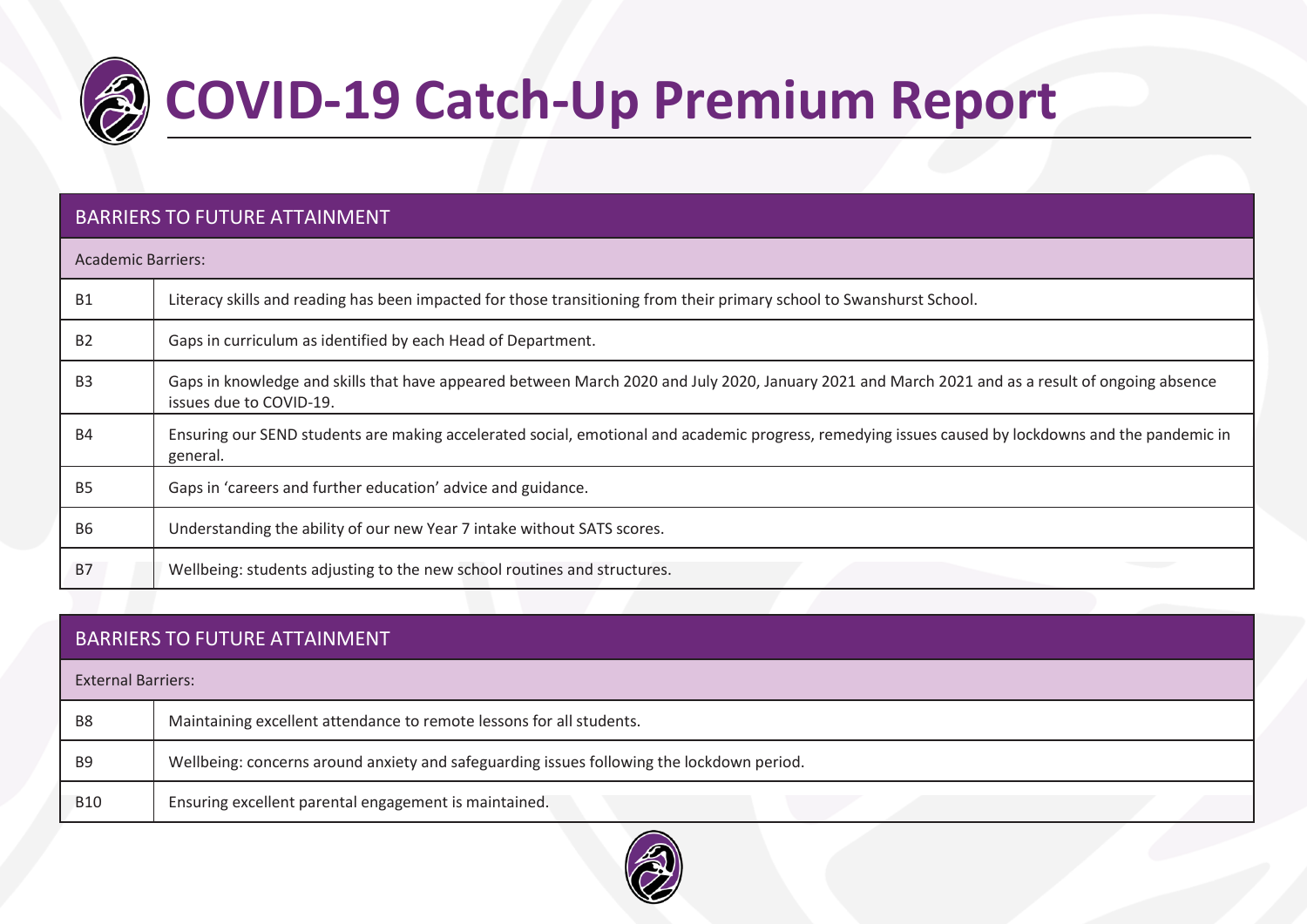

(Note – Expenditure plan will be reviewed on a termly basis to account accurately for all catch-up premium expenditure as the academic year progresses)

| Teaching & Whole-School Strategies                                                                                 |                                |                    |                                                                                                                                                                                                                                                                                                             |                                                                                                                                                                                                                                                                                                         |                   |                                                 |  |  |
|--------------------------------------------------------------------------------------------------------------------|--------------------------------|--------------------|-------------------------------------------------------------------------------------------------------------------------------------------------------------------------------------------------------------------------------------------------------------------------------------------------------------|---------------------------------------------------------------------------------------------------------------------------------------------------------------------------------------------------------------------------------------------------------------------------------------------------------|-------------------|-------------------------------------------------|--|--|
| <b>Initiative</b>                                                                                                  | <b>Date</b>                    | <b>Barrier</b>     | <b>Initiative description</b>                                                                                                                                                                                                                                                                               | Impact                                                                                                                                                                                                                                                                                                  | <b>Staff lead</b> | Cost                                            |  |  |
| 1. Literacy and vocabulary<br>development - raising<br>standards of reading                                        | July 2021-<br><b>July 2022</b> | B1, B3, B4<br>& B6 | Use of NGRT reading test to baseline<br>and re-test student reading age in all<br>year groups, identify gaps and specific<br>teachingstrategies to support this,<br>with a particular focus in Year 7<br>English 2021-22 where additional<br>curriculum time has been dedicated to a<br>reading curriculum. | All students have reading age data<br>recorded in the MIS which is used to<br>identify gaps and inform teaching<br>practice. This is correlated with<br>progress and behaviour data by<br>middle and senior leaders to support<br>strategies for wider social, emotionaland<br>behavioural development. | <b>CME</b>        | £9,920                                          |  |  |
| 2. Supporting learning of<br>students when transitioning<br>between key stages.                                    | July to<br>September<br>2021   | B2 & B3            | Year 11 into 12 transition lessons<br>week & follow up bridging work-<br>students attended at least 2 A level<br>lessons per subject and received high<br>quality teaching.<br>(See website for bridging work)                                                                                              | Students' learning continued during<br>July and the summer holidays.<br>The number of students intending to<br>return to Year 12 increased significantly<br>as a result of targeted interventions,<br>including transition week from March<br>2021 - July 2021.                                         | <b>RBE</b>        | N/A                                             |  |  |
| 3. Supporting the learning of<br>students throughout Year 10<br>and in the transition from Year<br>10 into Year 11 | September<br>2020-July<br>2021 | B2 & B3            | Revision guides purchased for all<br>subjects for Year 10 & 11 2020-21.<br>Year 10 into 11 bridging work-Oak<br>National Academy resources for use<br>over the summer holidays.<br>Revision guides costed for Year 10<br>2021-22 pending evaluation of<br>impact.                                           | Revision guides are now used in all<br>lessons to support learning, with<br>a particular focus on pre and post<br>tutoring.<br>The vast majority of students<br>continued to learn well across the<br>summer and returned prepared for<br>their next stages of learning.                                | LEL<br>SBU        | £18,242<br>ONA resources:<br>no cost<br>£11,642 |  |  |

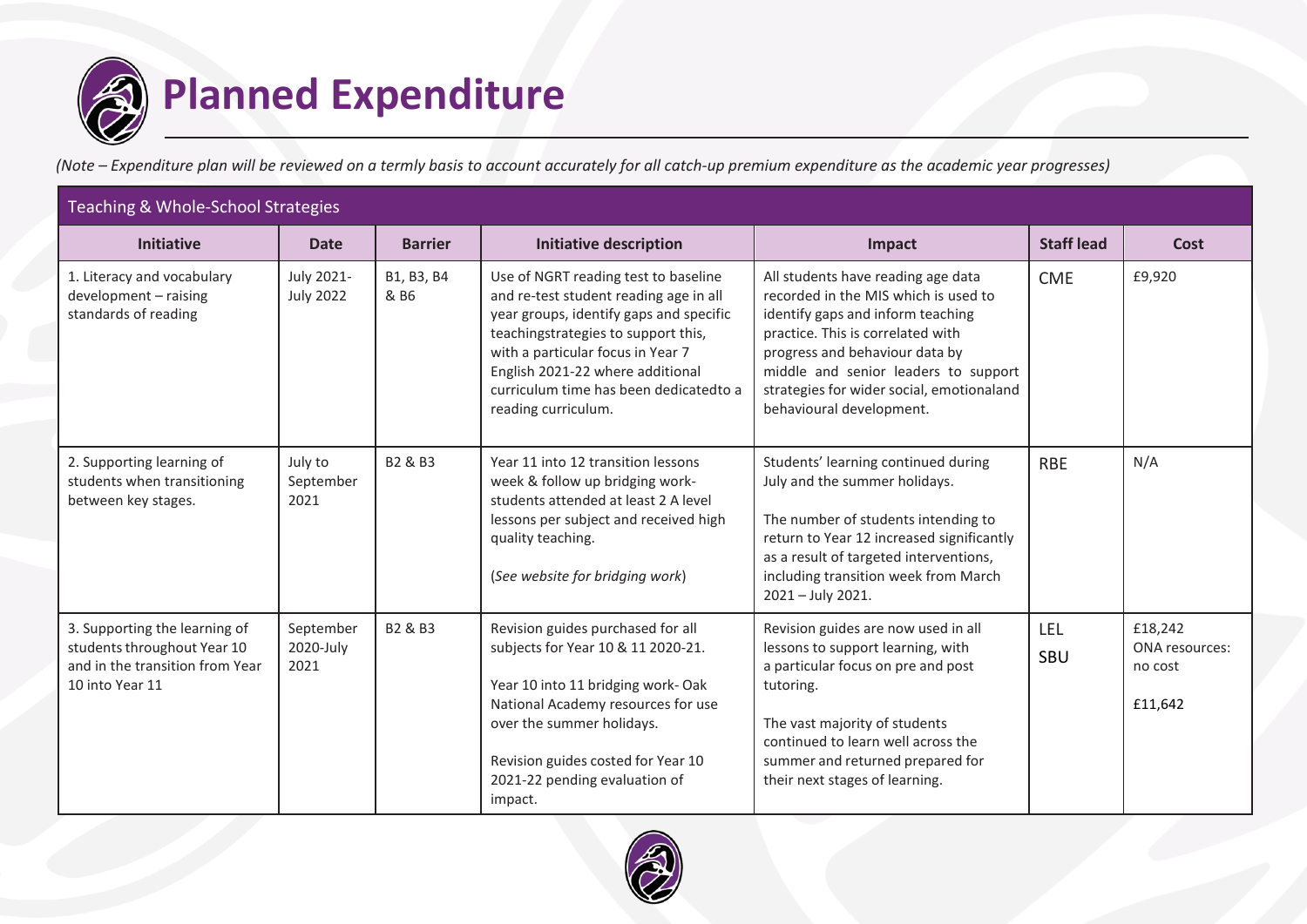

(Note – Expenditure plan will be reviewed on a termly basis to account accurately for all catch-up premium expenditure as the academic year progresses)

| Teaching & Whole-School Strategies                                                                        |                         |                |                                                                                                                                                                                                                                                                                                                                                                                                             |                                                                                                                                                                                                                                                                                                                                                                                                                                                                                                     |                                 |                                 |  |  |
|-----------------------------------------------------------------------------------------------------------|-------------------------|----------------|-------------------------------------------------------------------------------------------------------------------------------------------------------------------------------------------------------------------------------------------------------------------------------------------------------------------------------------------------------------------------------------------------------------|-----------------------------------------------------------------------------------------------------------------------------------------------------------------------------------------------------------------------------------------------------------------------------------------------------------------------------------------------------------------------------------------------------------------------------------------------------------------------------------------------------|---------------------------------|---------------------------------|--|--|
| <b>Initiative</b>                                                                                         | <b>Date</b>             | <b>Barrier</b> | <b>Initiative description</b>                                                                                                                                                                                                                                                                                                                                                                               | Impact                                                                                                                                                                                                                                                                                                                                                                                                                                                                                              | <b>Staff lead</b>               | Cost                            |  |  |
| 4. Effective assessment and<br>target setting; ensuring<br>challenge for all.                             | September<br>2020-2022. | <b>B6</b>      | Baseline testing Year 7 using<br>CAT 4 D in Sept 2020 and<br>2021.<br>Additional progress testing in<br>Y8 and 9 using CAT4 E and GL<br>assessment progress tests in<br>English, maths and science.<br>Regular progress tests will<br>allow us to focus curriculum<br>interventions and sequencing<br>decisions and to refine KS4<br>target setting, banding and<br>setting to ensure challenge for<br>all. | Data has informed target setting and<br>broad ability banding. It has identified<br>specific learning needsfor some<br>students.<br>Strategic 3-year assessment strategy<br>leads to identification of skills,<br>knowledge and understanding for<br>reteaching. Data used to identify<br>students for intervention programmes<br>for literacy and numeracy support.<br>Interventions lead to closing of learning<br>gaps that have resulted from the impact<br>of the pandemic during KS2 and KS3. | LEL                             | CAT4 £3,255<br>GL Tests £29,000 |  |  |
| 5. Effective use of Rosenshine's<br>principles of instruction:<br>providing models and worked<br>examples | September<br>2021       | B1, B3, B4     | Purchase of visualisers for all<br>classrooms. Training and CPD for<br>teachers on the effective use of<br>modelling, with a particular focus on<br>addressing misconceptions and gaps in<br>skills and knowledge identified through<br>regular low-stakes assessment.                                                                                                                                      | All teachers are proficient in the use of<br>visualisers to support effective<br>modelling and scaffolding.                                                                                                                                                                                                                                                                                                                                                                                         | SBU<br><b>CME</b><br><b>RBE</b> | £6,360                          |  |  |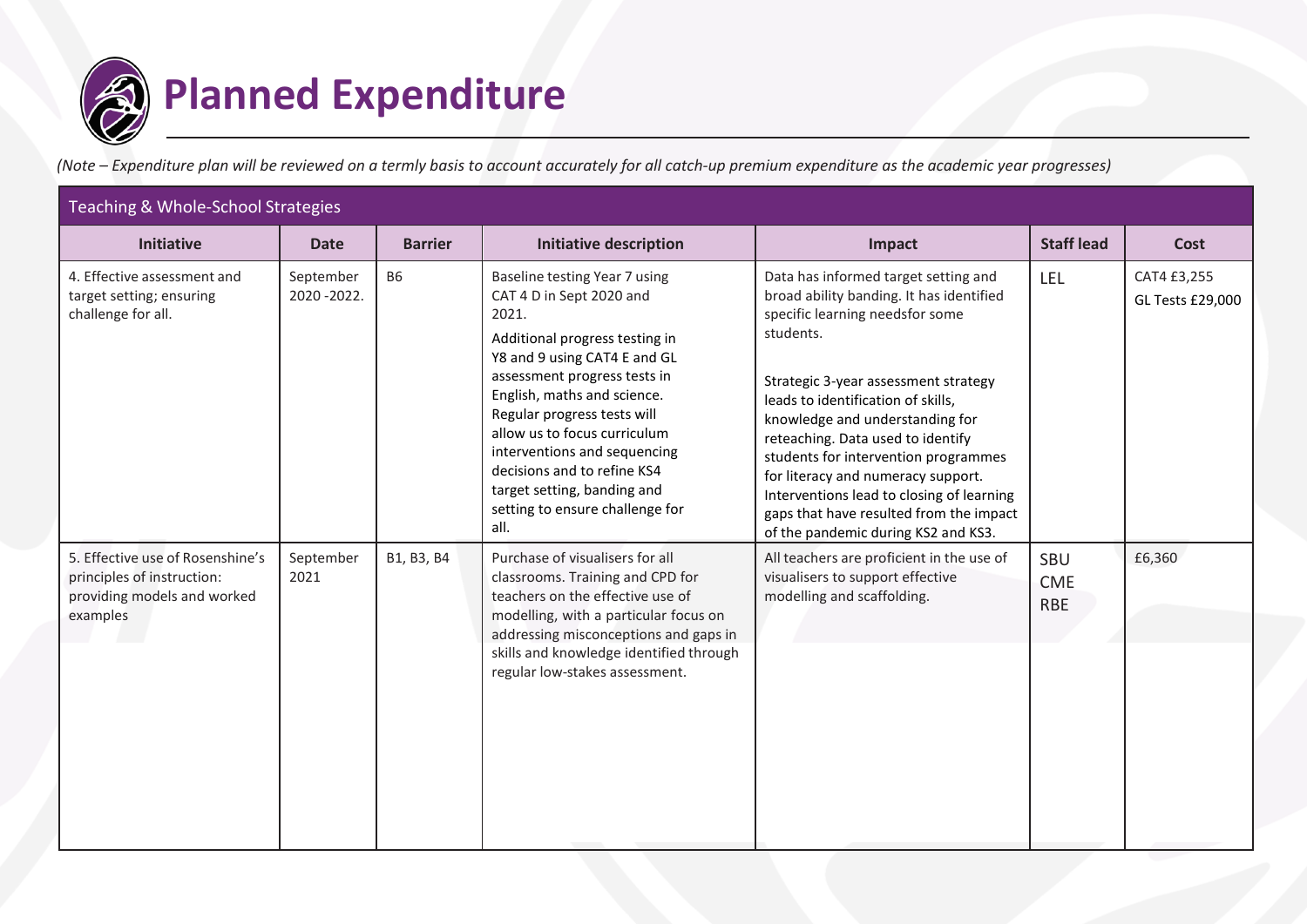| <b>Targeted Support</b>                                                                                                                                                                                 |                  |                        |                                                                                                                                                                                                                                  |                                                                                                                                                                                                                                                                                                                                                                                                                                                                                                                  |                                        |                                                             |
|---------------------------------------------------------------------------------------------------------------------------------------------------------------------------------------------------------|------------------|------------------------|----------------------------------------------------------------------------------------------------------------------------------------------------------------------------------------------------------------------------------|------------------------------------------------------------------------------------------------------------------------------------------------------------------------------------------------------------------------------------------------------------------------------------------------------------------------------------------------------------------------------------------------------------------------------------------------------------------------------------------------------------------|----------------------------------------|-------------------------------------------------------------|
| <b>Initiative</b>                                                                                                                                                                                       | <b>Date</b>      | <b>Barrier</b>         | <b>Initiative description</b>                                                                                                                                                                                                    | Impact / Intended Impact                                                                                                                                                                                                                                                                                                                                                                                                                                                                                         | <b>Staff lead</b>                      | Cost                                                        |
| 6. Purchase of GCSE Pod to<br>support independent learning<br>and the development of<br>teaching and learning<br>strategies that help students<br>to remember long-term the<br>content they are taught. | December<br>2021 | B2, B3 & B8            | GCSE pod 3-year subscription renewal.<br>GCSE pod resources integrated into<br>homework activities, lesson resources<br>and revision maps for students across<br>all year groups, with a particular focus<br>on years 10 and 11. | GCSE pod is proven to engage<br>students, consolidate subject<br>knowledge and accelerate progress at<br>the same time as, crucially, reducing<br>workload for teachers. Assessment<br>features pinpoint knowledge gaps and<br>areas of low confidence within groups<br>and for individual students making<br>effective planning and intervention<br>easier. Exam-style assignments can be<br>used to evidence attainment.                                                                                       | LEL                                    | £16,623                                                     |
| 7. Providing Hardware and<br>internet access to support<br>remote learning and<br>safeguarding                                                                                                          | April 2021       | B8, B9 &<br><b>B10</b> | Sourcing additional laptops, donglesand<br>WiFi data to supplement DfE provision.                                                                                                                                                | 100% of pupil premium students have<br>access to online learning resources and<br>live lessons through-out both<br>lockdowns.<br>Safeguarding checks and follow up<br>actions could continue for all students<br>throughout both schoolclosures.<br>All parents were able to engage with<br>remote parent consultation via student<br>devices and MS Teams.<br>All Year 7 students without access to<br>technology can be provided with a<br>device promptly in September 2021 as<br>a result of returned stock. | <b>SBU</b><br><b>CME</b><br><b>IGR</b> | Dongles + wiFi<br>£1,245<br>Tablets £672<br>Laptops £22,897 |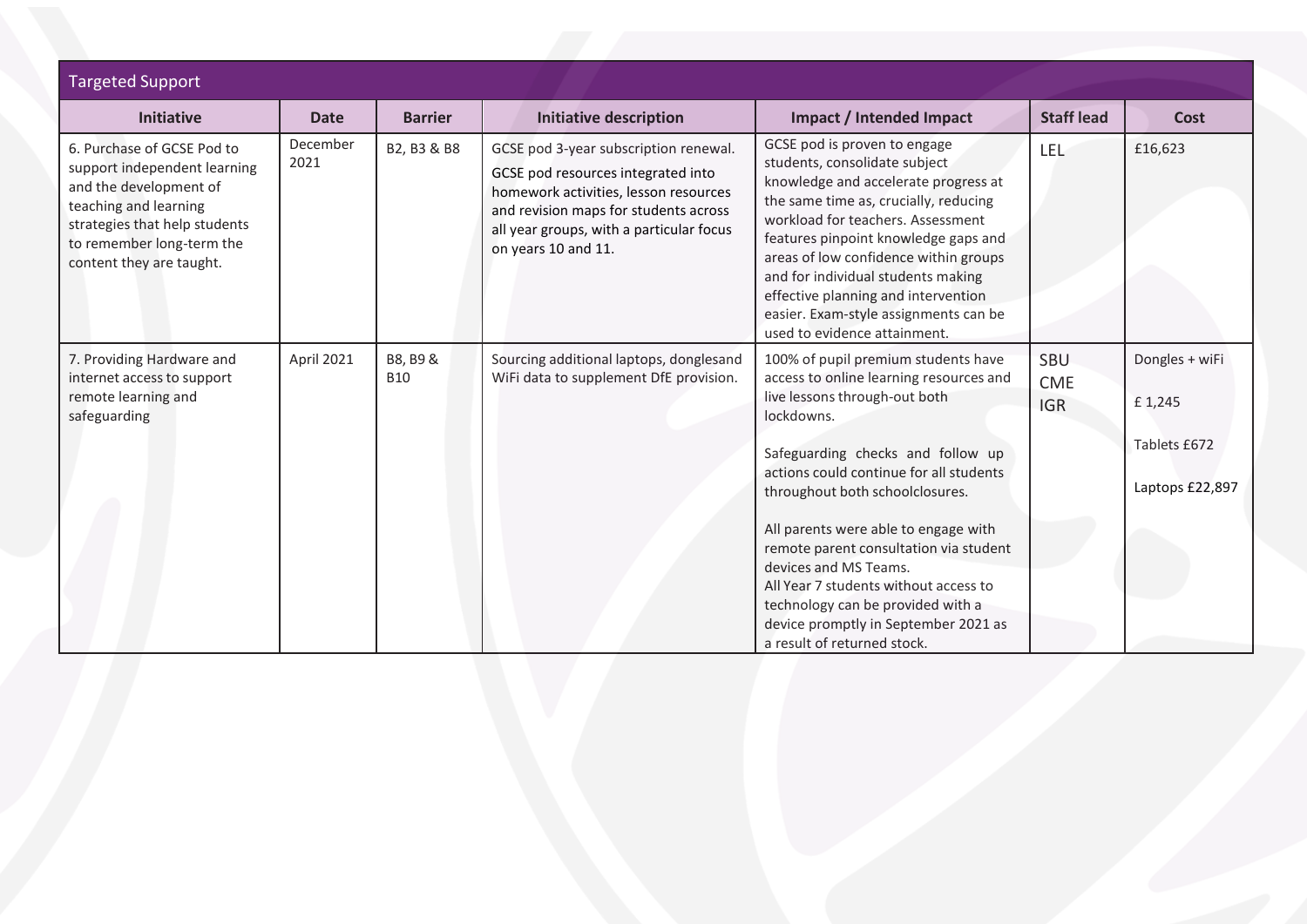

(Note – Expenditure plan will be reviewed on a termly basis to account accurately for all catch-up premium expenditure as the academic year progresses)

| <b>Targeted Support</b>                                                                                        |                         |                |                                                                                                                                                                                                                                                                                                |                                                                                                                                                                                                                  |                   |                       |  |  |
|----------------------------------------------------------------------------------------------------------------|-------------------------|----------------|------------------------------------------------------------------------------------------------------------------------------------------------------------------------------------------------------------------------------------------------------------------------------------------------|------------------------------------------------------------------------------------------------------------------------------------------------------------------------------------------------------------------|-------------------|-----------------------|--|--|
| <b>Initiative</b>                                                                                              | <b>Date</b>             | <b>Barrier</b> | <b>Initiative description</b>                                                                                                                                                                                                                                                                  | Impact                                                                                                                                                                                                           | <b>Staff lead</b> | Cost                  |  |  |
| 8. Effective support of SEND<br>students to ensure effective<br>learning and engagement with<br>virtual school | July 2020               | B4, B7         | <b>Teaching Assistants supporting</b><br>students' Years 7 -11 virtually in<br>channels in Teams, this included help<br>with homework. Channels alsoin<br>operation to support wellbeing.<br>Vulnerable SEND students supported in<br>school by specialist RAAs during both<br>school closures | The vast majority of students with<br>SEND engaged with the virtual<br>school. They continued to learn from<br>the normal curriculum evidenced by<br>the work in their books and the work<br>submitted viaTeams. | <b>RHA</b>        | No additional<br>cost |  |  |
| 9. Careers guidance                                                                                            | February-<br>April 2021 | <b>B5</b>      | All Year 11 students to receive 1:1<br>career's guidance interview.                                                                                                                                                                                                                            | 1:1 interview's support motivation<br>and transition to Swanshurst Sixth<br>form, higher education and beyond.                                                                                                   | <b>RBE</b>        | No additional<br>cost |  |  |

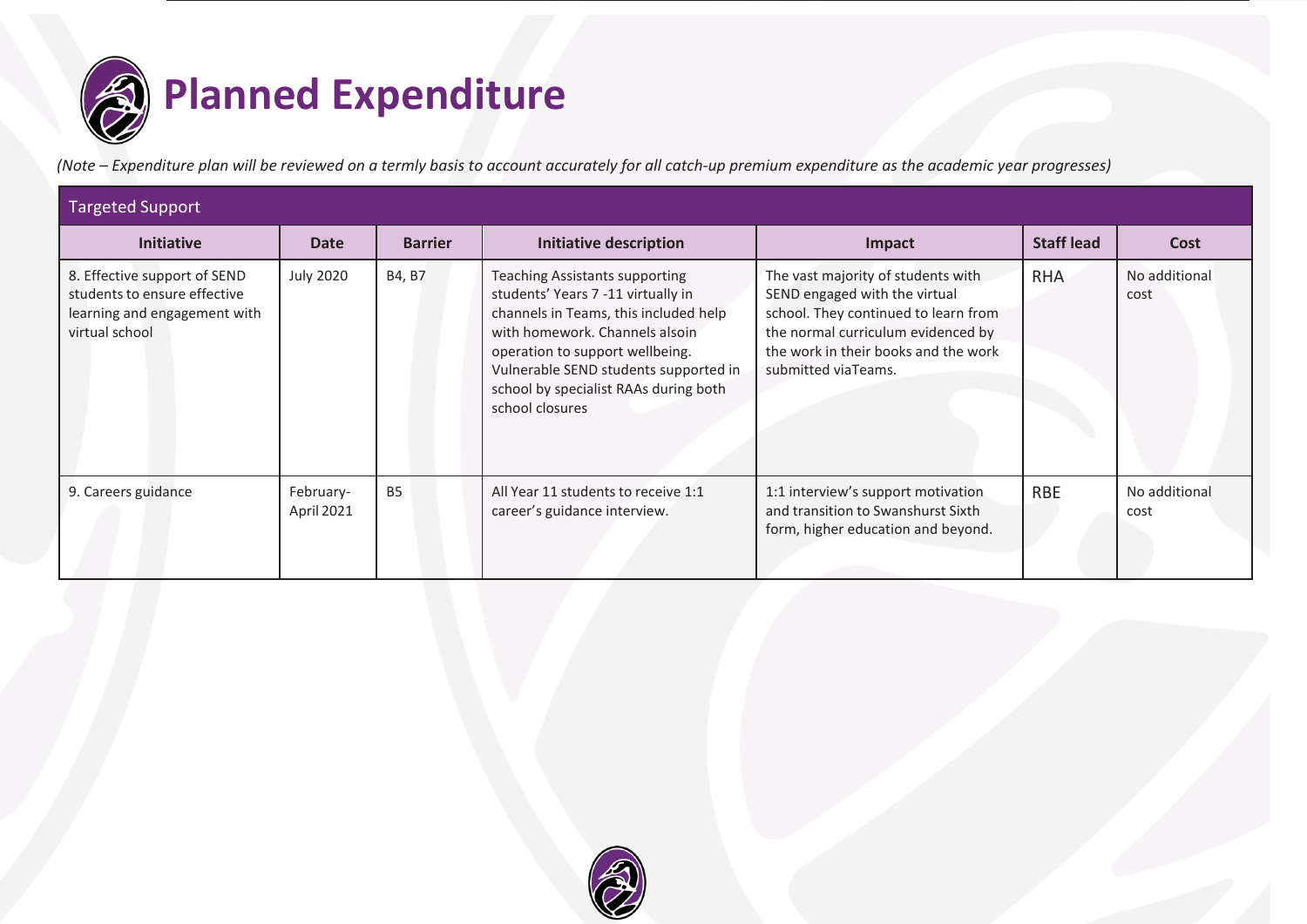| <b>Wider Strategies</b>                                          |                              |                       |                                                                                                                                                                                                                                                                                                                                                                                                                                                                                                               |                                                                                                                                                                                                                                                                                                                                                                                                                                                                                                                                          |                                |                         |
|------------------------------------------------------------------|------------------------------|-----------------------|---------------------------------------------------------------------------------------------------------------------------------------------------------------------------------------------------------------------------------------------------------------------------------------------------------------------------------------------------------------------------------------------------------------------------------------------------------------------------------------------------------------|------------------------------------------------------------------------------------------------------------------------------------------------------------------------------------------------------------------------------------------------------------------------------------------------------------------------------------------------------------------------------------------------------------------------------------------------------------------------------------------------------------------------------------------|--------------------------------|-------------------------|
| <b>Initiative</b>                                                | <b>Date</b>                  | <b>Barrier</b>        | <b>Initiative Description</b>                                                                                                                                                                                                                                                                                                                                                                                                                                                                                 | Impact                                                                                                                                                                                                                                                                                                                                                                                                                                                                                                                                   | <b>Staff lead</b>              | Cost                    |
| 10. Preparing students for full<br>return to face to face school | <b>July 2020</b>             | B7, B8, B9<br>and B10 | Purchase of stationery packs to support<br>remote learning and return toface to face<br>education for our most vulnerable<br>students.<br>Pastoral teams worked closely with<br>students and families who did not<br>engage well during school closure and<br>who were reluctant to return to school<br>due to concerns about safety. The<br>highest need SEND students and<br>students demonstratingsignificant<br>anxiety were supported<br>with transition visits before full school<br>reopening.         | Vulnerable students were able to<br>access their full curriculum both during<br>remote learning and on theirreturn to<br>school.<br>Contact with students and their parents<br>gave them confidence aboutreturning to<br>school. Evidence of work completed<br>during the Virtual School shows the<br>students have learnt well.                                                                                                                                                                                                         | <b>IGR</b><br><b>RHA</b>       | £144                    |
| 11. Student enrichment<br>andpersonal development                | September<br>2021<br>onwards | B9, B3 & B5           | Revision of all PSHE resources and<br>curriculum structure to increase<br>opportunities to support students with<br>pertinent issues including mental health<br>and CEIAG whilst increasing depth of<br>coverage of the statutory PSHE<br>curriculum.<br>External agencies to carry out targeted<br>work with identified year groups.<br>AVision, Empowerment For You (Year 9)<br>and Humanutopia, focusing on<br>motivation, self-confidence and the<br>importance of goals for future success<br>(Year 11). | Purchase of Jigsaw PSHE resourcesand<br>rolling 100- minute PSHE lessons every<br>fortnight has ensured that all students<br>have access to regular, high quality<br>PSHE.<br>Year 10 #lifehacks curriculum<br>specifically develops life skills that<br>students may not have had the<br>opportunity to develop as a result of<br>the pandemic.<br>Y11 students have improved motivation<br>and a growth mindset; they can set<br>goals for their futures<br>Y9 students receive a range of well-<br>being and mental health support in | LBT                            | £1200<br>£2500<br>£1500 |
|                                                                  |                              |                       |                                                                                                                                                                                                                                                                                                                                                                                                                                                                                                               | response to identified needs.                                                                                                                                                                                                                                                                                                                                                                                                                                                                                                            | Total Budgeted Cost   £125,200 |                         |

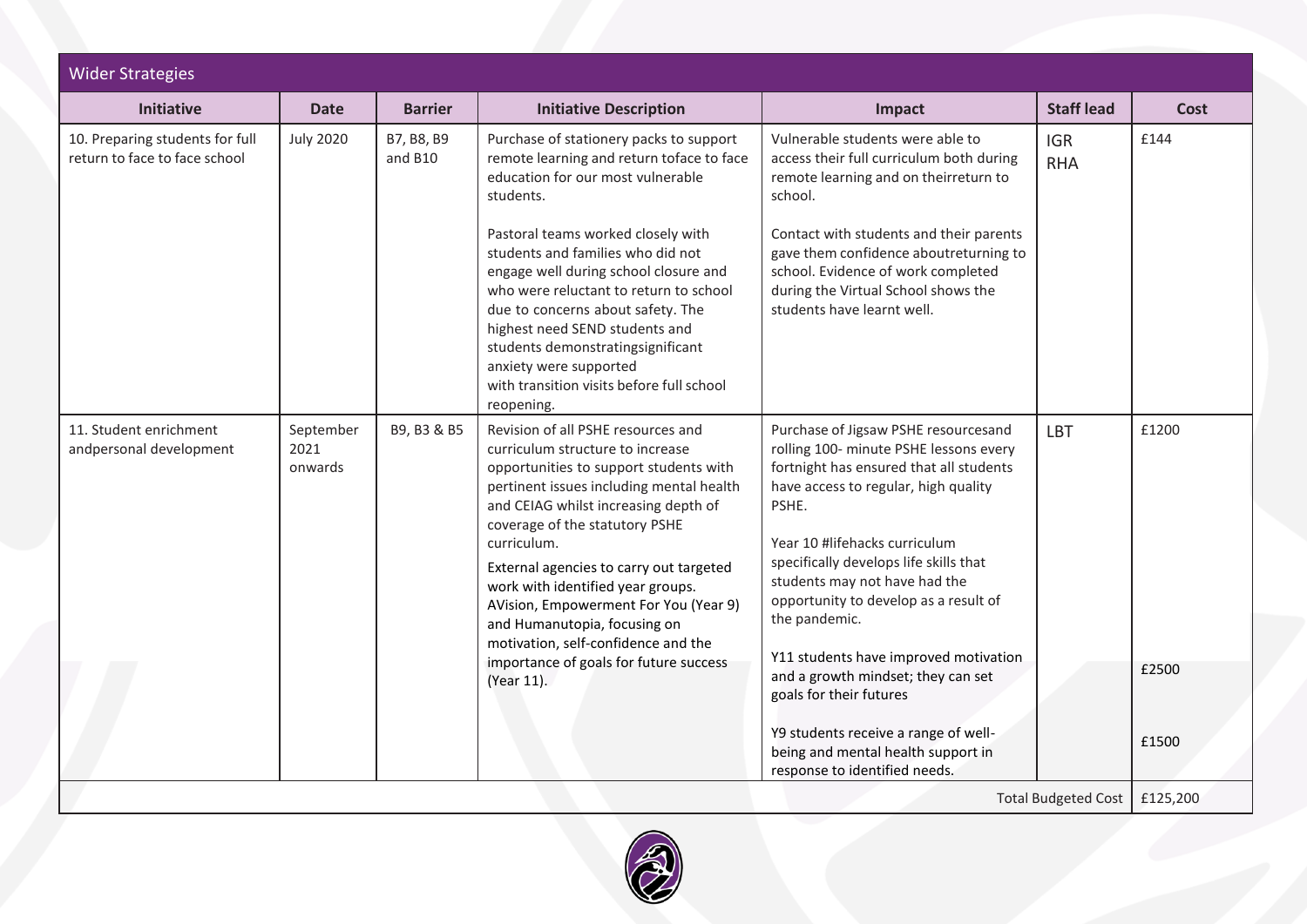

# **COVID-19 School Led Tutoring Grant: Spending Summary**

Summary information is estimated based on 202-21 pupil premium roll

| SUMMARY INFORMATION                                      |            |                                                         |      |  |  |  |
|----------------------------------------------------------|------------|---------------------------------------------------------|------|--|--|--|
| Total number of pupil premium pupils<br>60% of PP pupils | 724<br>434 | Amount of school led tutoring grant received per pupil: | £203 |  |  |  |
| Total estimated school led tutoring grant:               | £87,885    |                                                         |      |  |  |  |

| <b>School Led Tutoring</b>                                                             |                                 |                    |                                                                                                                                                                                                                                                                                                                                                              |                                                                                                                                                                                                                                                                                                                                                                                                                                                                                                 |                                 |                                                                                                                             |  |  |
|----------------------------------------------------------------------------------------|---------------------------------|--------------------|--------------------------------------------------------------------------------------------------------------------------------------------------------------------------------------------------------------------------------------------------------------------------------------------------------------------------------------------------------------|-------------------------------------------------------------------------------------------------------------------------------------------------------------------------------------------------------------------------------------------------------------------------------------------------------------------------------------------------------------------------------------------------------------------------------------------------------------------------------------------------|---------------------------------|-----------------------------------------------------------------------------------------------------------------------------|--|--|
| <b>Initiative</b>                                                                      | <b>Date</b>                     | <b>Barrier</b>     | <b>Initiative Description</b>                                                                                                                                                                                                                                                                                                                                | <b>Intended Impact</b>                                                                                                                                                                                                                                                                                                                                                                                                                                                                          | <b>Staff lead</b>               | Cost                                                                                                                        |  |  |
| Intervention teacher of<br>mathematics, English and<br>science                         | September<br>2021-July<br>2022  | B1, B2, B3<br>& B4 | Appointment of intervention teachers<br>with QTS to deliver targeted small groups<br>interventions to our most disadvantaged<br>students, with the greatest learning gaps,<br>across all key stages.<br>Support for core departments with<br>curriculum development and adjust-<br>ments specific to COVID 19 recovery.                                      | Our most disadvantaged students receive<br>high quality, small group tuition to<br>supplement their curriculumand close<br>gaps in their knowledge andskills.<br>Students will revisit specific concepts and<br>topics that they have found difficult to<br>grasp without individual teacher<br>explanation. They will show evidence of<br>improved recall and application of the<br>curriculum content that is revisited and<br>achieve improved outcomes as a result of<br>the interventions. | LEL<br>SBU<br><b>CME</b>        | $Sept -$<br>March<br>£23,164<br>April-<br>August<br>£16,546<br>1 post<br>covered<br>through<br>existing<br>school<br>budget |  |  |
| Specialist small group tuitionfor<br>KS4 students in all subjects of<br>the curriculum | September<br>2021-Juily<br>2022 | B1, B2, B3<br>& B4 | Period 4 enrichment and recovery<br>curriculum developed and delivered by<br>teachers of KS4 groups and specialists<br>within departments. 3:1 to 5:1 tuition<br>groups that run as 30-45 minute sessions<br>in blocks of 4-6 weeks.<br>Students will be selected using progress<br>data, NGRT reading data and subject<br>attendance during virtual school. | Our most disadvantaged students receive<br>high quality, small group tuition to<br>supplement their curriculumand close<br>gaps in their knowledge andskills.<br>Students will revisit specific concepts and<br>topics that they have found difficult to<br>grasp without individual teacher<br>explanation.                                                                                                                                                                                    | LEL<br><b>SBU</b><br><b>CME</b> | £47,255                                                                                                                     |  |  |